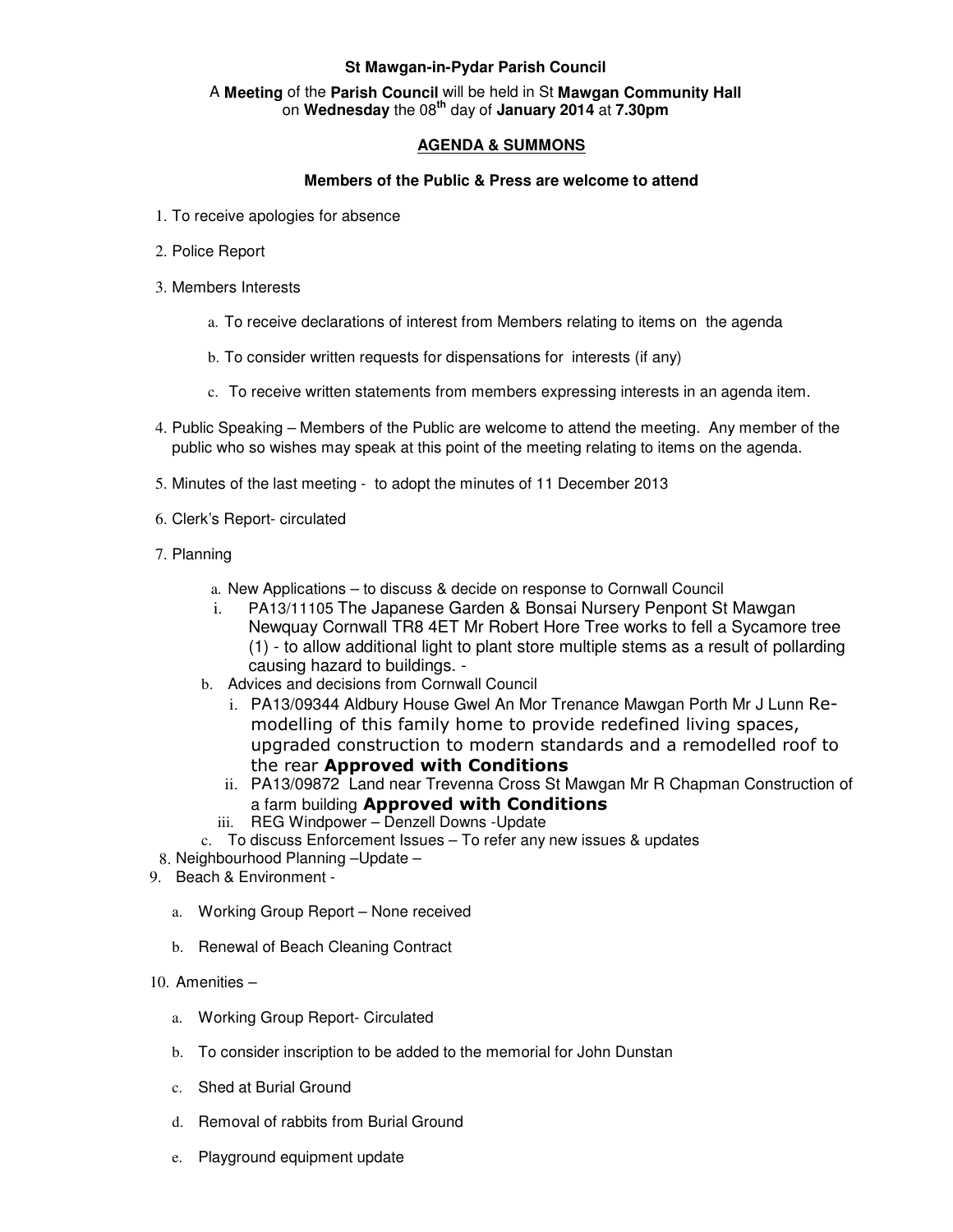#### 11. Transport & Rights of Way-

- a. Working Group Report- None Received
- b. Defaced road signs at Trevarrian
- c. Slippage between Lanvean & Five turns Reported to CC Highways
- 12. Reports to receive reports from meetings
	- a. Newquay Cornwall airport meeting 16 December 2014 Circulated
- 13. Accounts
	- a. To approve payment of accounts
	- b. Precept To consider amendment if necessary (currently £28,000)
- 14. Clerk's job To appoint new clerk
- 15. Correspondence for information All circulated
	- a. CALC The Week Issues 13 & 14
	- b. CC Streetworks Temporary Road Closure B3276 between Mawgan Porth Hill and Sea View, Trenance, Mawgan Porth 6th January to 23rd February 2014 (24 hours weekends included)
	- c. CC Localism & Devolution Information Bulletin December 2013
	- d. CC- Traffic Management at Community Events
	- e. CC- Council Landscapes & Renewables Workshop follow up
	- f. Wheal Jane Group Newsletter 2
	- g. CC- Further Fire Brigade Strikes
	- h. CC Strong Winds & Heavy Rain warnings
	- i. CC- Streetworks Temporary Road Closure Road from Lanvean to Trevenna Cross, Lanvean and Winsor Lane, St Mawgan 27th January to 2nd March 2014 (24 hours weekends included)
	- j. CC- Streetworks Temporary Road Closure, Watergate Road Newquay 10th to 14th March 2014 (0730 to 1800 hours)
	- k. Temporary Road Closure Road from Mawgan Porth Hill to Ox Lane, Mawgan Porth, Newquay 25th February to 14th March 2014 (24 hours weekends included)
	- l. First Group Bus fare changes from 05 January 2014
	- m. CC- Referendum Principles on Council Tax Increases
	- n. CALC- Referendum Principles : Capping Letter to Brandon Lewis MP
	- o. Bristow Helicopters Ltd Invite to UK SAR Engagement Event 16 January 2014
	- p. CC- Flood Resilience Support to Communities & Households
	- q. CC- Severe weather warnings Parish & Town Council briefing 6.00 PM 02 January 2014
- 19. Correspondence for discussion & decision None
- 20. Any Other Business To advise of agenda items for the next meeting